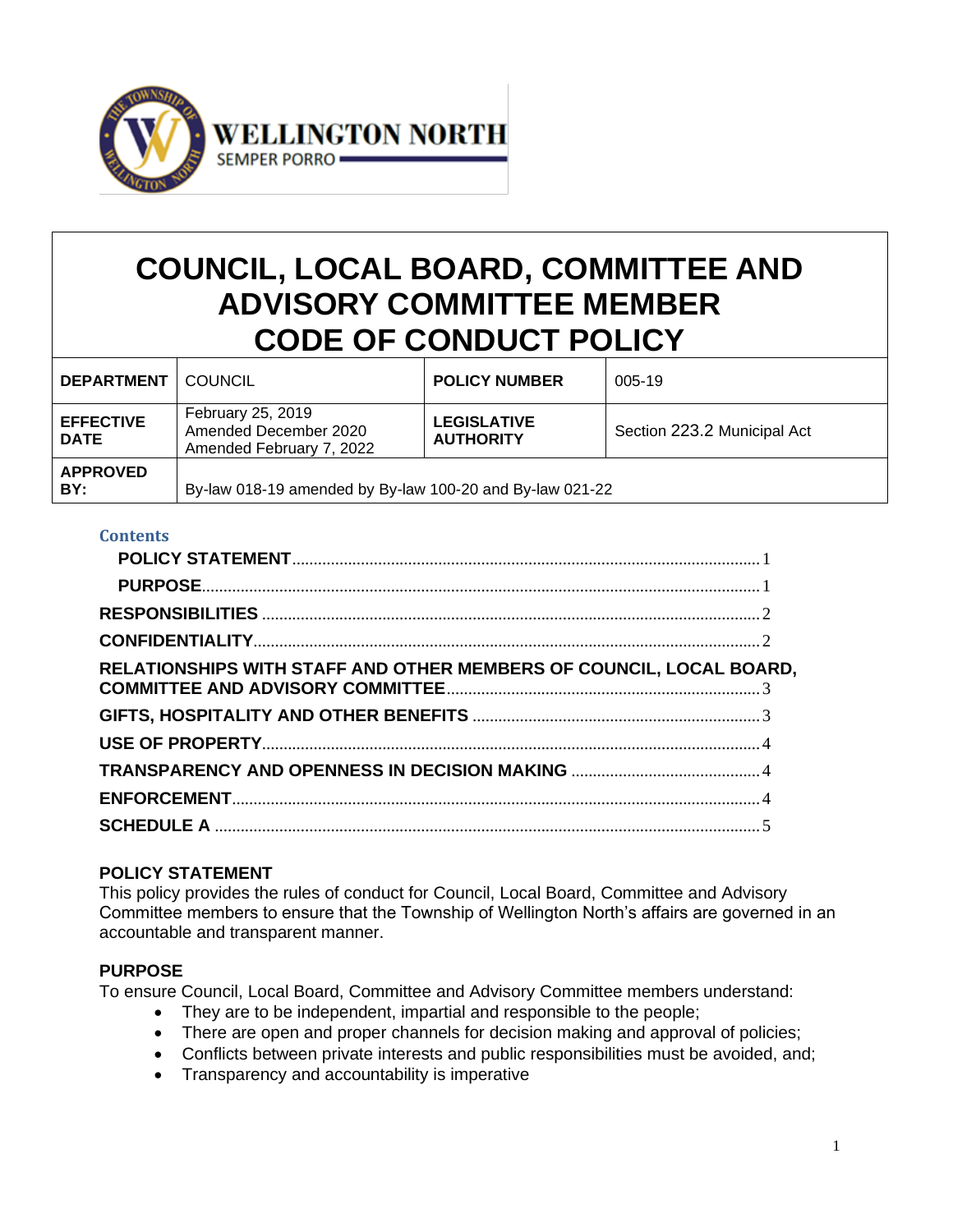# **SCOPE**

In accordance with Section 223.2 of the *Municipal Act, 2001*, this policy applies to all Council, Local Board, Committee and Advisory Committee members.

# <span id="page-1-0"></span>**RESPONSIBILITIES**

- 1. Council, Local Board, Committee and Advisory Committee members shall
	- a) Adhere to the Procedure By-law;
	- b) Fairly represent the diversity of community views in developing an overall strategy for the future of the Township;
	- c) Achieve sound financial management, planning and accountability, and;
	- d) Members shall seek to serve the public interest by upholding both the letter and the spirit of the laws and policies established by the Federal Parliament, Ontario Legislature, and Council.
	- e) Sign a letter of acknowledge of receipt and understanding of this policy, the form of which is set out as Schedule A to this policy.

## <span id="page-1-1"></span>**CONFIDENTIALITY**

- 2. In their decision making process, Council, Local Board, Committee and Advisory Committee members are privy to information which may be confidential. It is expected that members of Council, Local Board, Committee and Advisory Committees shall :
	- a) Use confidential information appropriately, so as not to be used to their personal advantage or cause detriment or benefit to others;
	- b) Respect the status of confidential (personnel, legal, property acquisition, etc.) information;
	- c) Understand they are entitled to the same access rights to municipal information as any other member of the community, unless it is specifically relevant to a matter before Council, Local Board, Committee and Advisory Committee;
	- d) Keep confidential any information disclosed or discussed at a meeting or part of a meeting of Council, Local Board, Committee and Advisory Committee, that was closed to the public;
	- e) Keep confidential any information that is circulated to members of Council, Local Board, Committee and Advisory Committee that is marked "Confidential", or received in confidence verbally in preparation for the Closed meeting;
	- f) Keep information confidential even if the member ceases to be a member, and;
	- g) Only release information according to the provisions of the *Municipal Freedom of Information and Protection of Privacy Act* (MFIPPA), as amended from time to time.

## **COMMUNICATIONS AND MEDIA RELATIONS**

- 3.1 Members of Council, Local Board, Committee and Advisory Committee shall not communicate with any outside agency on policy issues including the media, Ministers of Federal/Provincial Governments or with MP's and MPP's without receiving Council approval.
	- 3.1.1 Despite Subsection 3.1, advertising or invitations for events, activities and fundraisers and general activities of a Council Local Board, Committee and Advisory Committee is permitted.
- 3.2 Members of Council, Local Board, Committee and Advisory Committee will accurately and adequately communicate the attitudes and decisions of Council, Local Board, Committee and Advisory Committees, even if they disagree with a majority decision so:
	- a. There is respect for the decision making processes
	- b. Information concerning adopted policies, procedures and decisions is conveyed openly and accurately.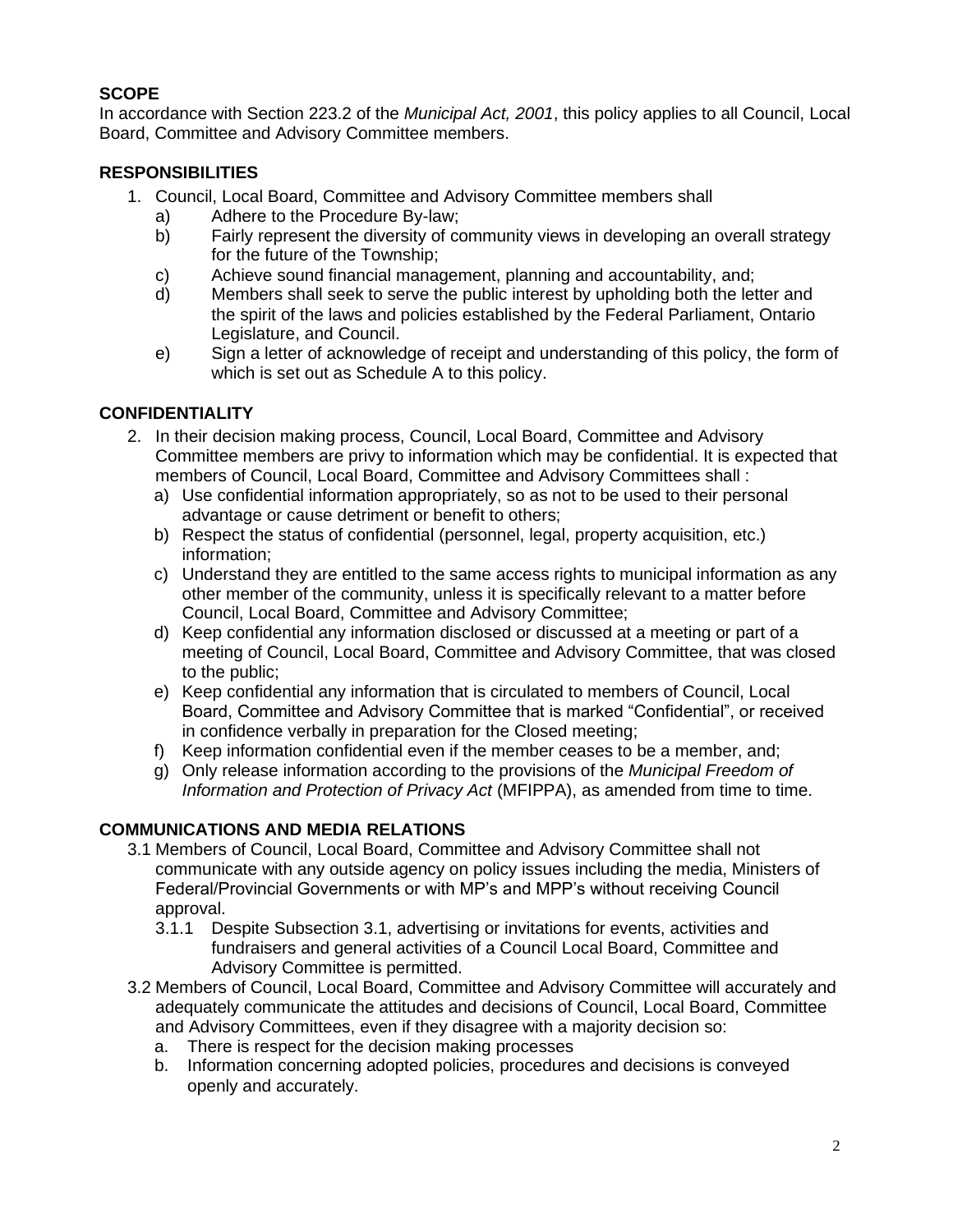## <span id="page-2-0"></span>**RELATIONSHIPS WITH STAFF AND OTHER MEMBERS OF COUNCIL, LOCAL BOARD, COMMITTEE AND ADVISORY COMMITTEE**

- 4 Members of Council, Local Board, Committee and Advisory Committees shall:
	- a. Acknowledge that only Council, Local Boards, Committee and Advisory Committees as a whole has the capacity to direct staff members to carry out specific tasks or functions;
	- b. Refrain from using their position to improperly influence members of staff in their duties or functions or to gain an advantage for themselves or others,
	- c. Refrain from publicly criticizing individual members of staff and/or Members of Council Local Boards, Committee and Advisory Committees in a way that casts aspersions on their professional competence and credibility; AND
	- d. Recognize that certain members of staff are statutory officers and have specific statutory duties, authorities, powers and responsibilities with which Council, Local Board, Committee and Advisory Committee members shall not interfere.

## <span id="page-2-1"></span>**GIFTS, HOSPITALITY AND OTHER BENEFITS**

- 5.1 Members of Council, Local Board, Committee and Advisory Committees shall not place themselves in a position of obligation to any person or organization which might reasonably benefit from special consideration or may seek preferential treatment.
- 5.2 Members of Council, Local Board, Committee and Advisory Committees are prohibited from soliciting, accepting, offering or agreeing to accept any gifts, commission, hospitality, reward, advantage or benefit of any kind, personally or through a family member or business acquaintances, that is connected directly or indirectly with the performance of duties of office or could reasonably be construed as being given in anticipation of future, or recognition of past, "special consideration".
- 5.3 Members of Council, Local Board, Committee and Advisory Committees are prohibited from accepting, directly or indirectly, any gifts, hospitality or other benefits that are offered by persons, groups or organizations having dealings with the Township.
- 5.4 The above policy does not preclude members of Council, Local Boards, Committee and Advisory Committees from accepting:
	- 5.4.1 The stipend paid to each member intended to fully remunerate members for service to the Corporation, Local Boards, Committee and Advisory Committees;
		- 5.4.2 A stipend from a board or commission that the member serves on as a result of an appointment by Council;
		- 5.4.3 Reimbursement of reasonable expenses incurred in the performance of office;
		- 5.4.4 Reimbursement of reasonable expenses incurred and honorariums received in the performance of activities connected with municipal associations;
		- 5.4.5 Token gifts, souvenirs, mementoes or hospitality received in recognition for service on a committee, for speaking at an event or for representing the Township at an event;
		- 5.4.6 Food and beverages at meetings, banquets, receptions, ceremonies or similar events;
		- 5.4.7 Food, lodging, transportation, entertainment provided by other levels of governments, by other local governments or by local government boards or commissions;
		- 5.4.8 Gifts of a nominal value that are received as an incident or protocol or social obligation that normally and reasonably accompany the responsibility of the office, and;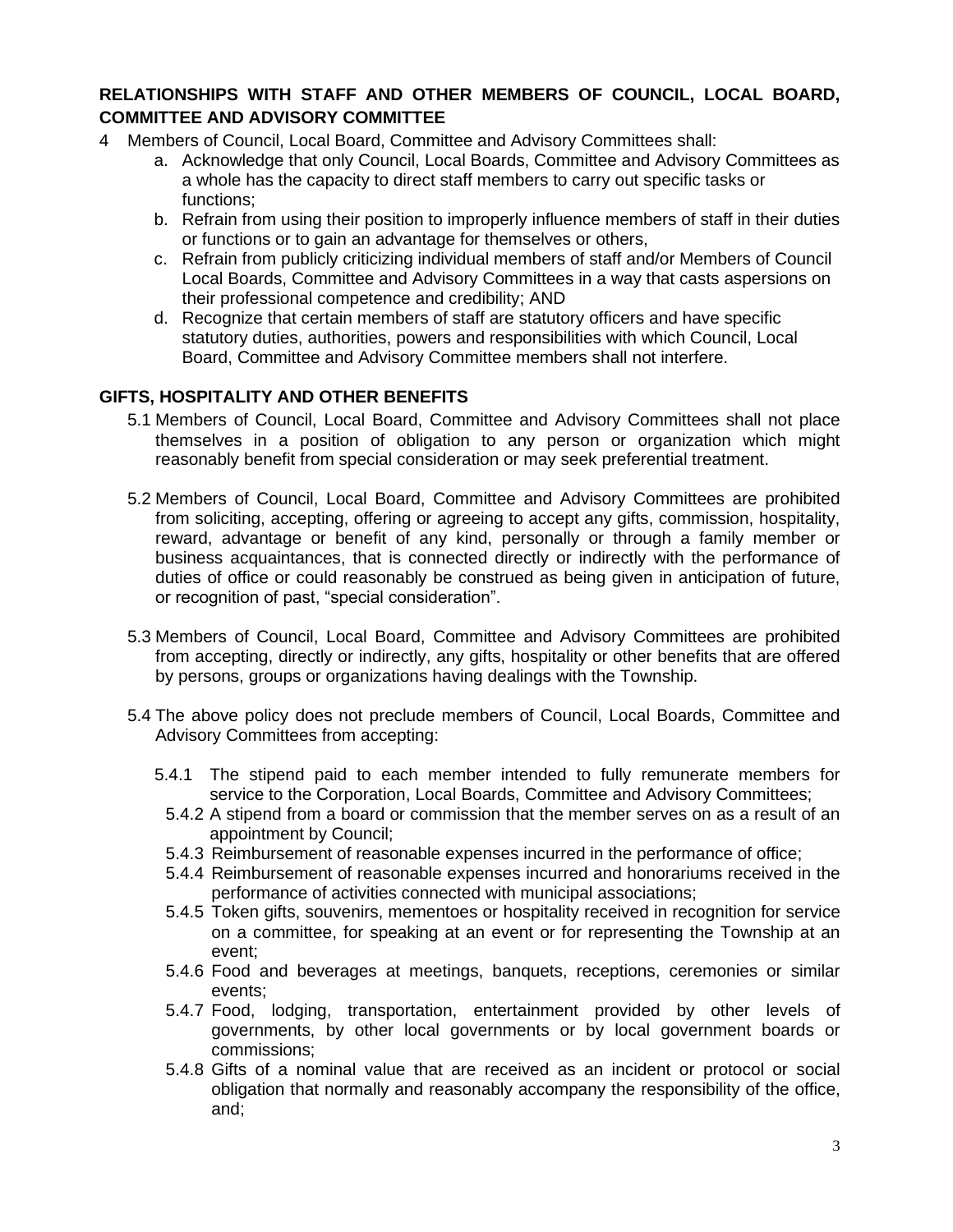- 5.4.9 Political contributions that are otherwise offered, accepted and reported in accordance with applicable law.
- 5.5 Where it is not possible to decline unauthorized gifts, hospitality or other benefit, members of Council, Local Board, Committee and Advisory Committees shall report the matter to the Chief Administrative Officer (CAO). The CAO may require that the gift be retained by the Township or be disposed of for charitable purposes.

#### <span id="page-3-0"></span>**USE OF PROPERTY**

6. Members of Council, Local Board, Committee and Advisory Committees will only use municipal property, equipment, supplies or services of consequence, for activities connected with the discharge or official duties or associated community activities having the sanction of Council, Local Boards, Committee and Advisory Committees.

#### <span id="page-3-1"></span>**TRANSPARENCY AND OPENNESS IN DECISION MAKING**

- 7. Members of Council, Local Board, Committee and Advisory Committees will endeavour to:
	- a. Conduct and convey business in an open and public manner (other than subject matters being considered in a Closed meeting), so that residents and ratepayers are aware as to how conclusions or decisions are reached.

#### **IMPROPER USE OF INFLUENCE**

8. No Member of Council Local Board, Committee and Advisory Committee shall use the influence of his or her office for any purpose other than the performance of the member's responsibilities as a member, and other official duties.

#### <span id="page-3-2"></span>**ENFORCEMENT**

9. The Integrity Commissioner Complaints must be made in writing and signed by an identifiable individual. The identity of the complainant will be protected. Complaints shall be submitted directly to the Integrity Commissioner at:

Guy Giorno, Fasken Martineau Tel: 416-865-5164 or (toll-free) 877-609-5685 Email: [integritycommissioner@fasken.com](mailto:integritycommissioner@fasken.com)